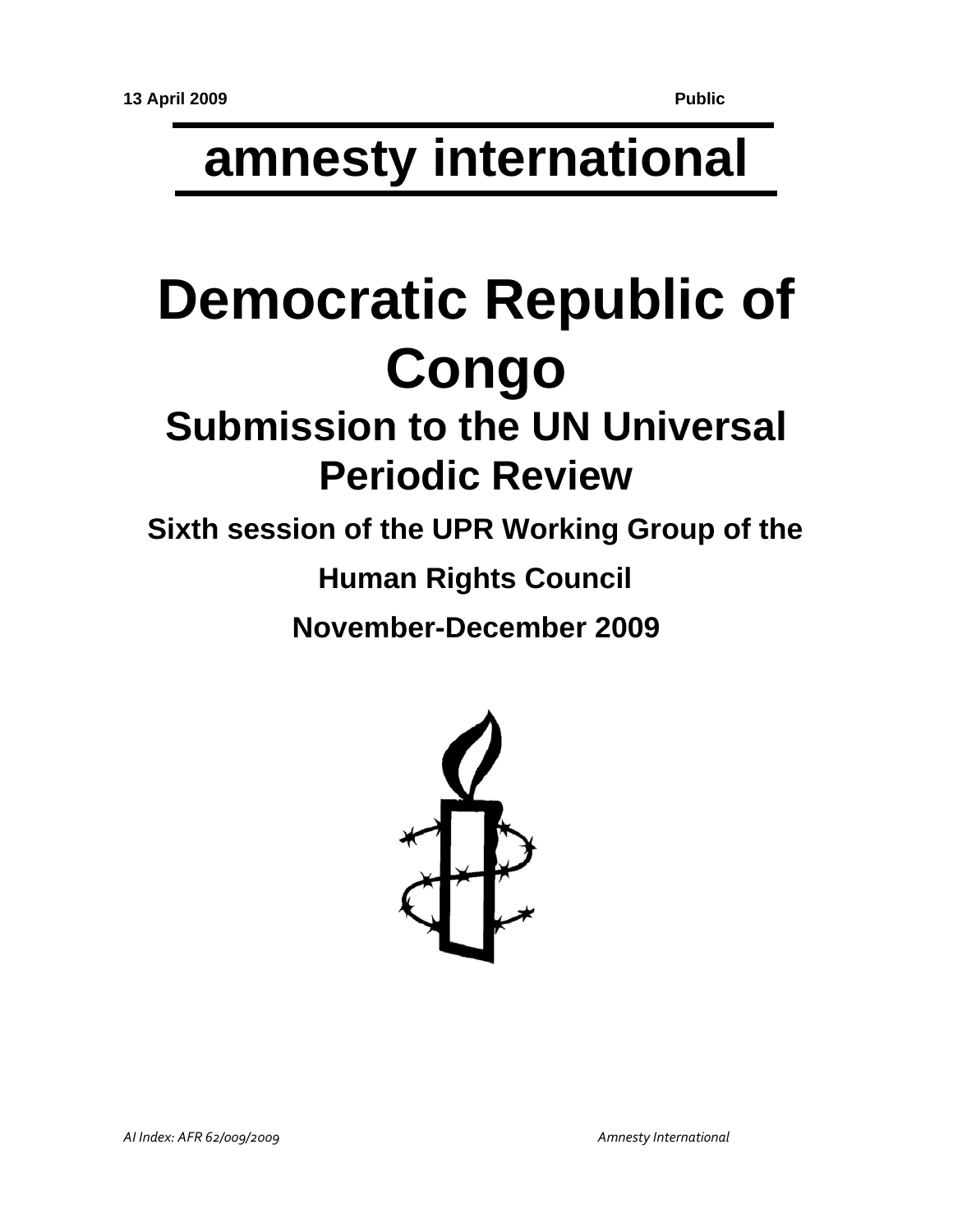#### **Executive summary**

In this submission, Amnesty International provides information under sections B, C and D as stipulated in the *General Guidelines for the Preparation of Information under the Universal Periodic Review*: 1

- Under section B, Amnesty International raises concerns about the disparities between the Democratic Republic of Congo's Constitution and national laws as these affect human rights, and the wide gap between law and implementation.
- In section C, Amnesty International describes its concerns over widespread serious human rights violations, including impunity, unlawful killings and extrajudicial executions, sexual and gender‐based violence, the recruitment and use of child soldiers, torture and ill‐treatment in detention, political prisoners, detention without trial, enforced disappearance, violations against human rights defenders and violations of the right to freedom of expression.
- In section D, Amnesty International makes a number of recommendations for action by the government in the areas of concerns listed.

 $\overline{a}$ 

<sup>&</sup>lt;sup>1</sup> Contained in Human Rights Council Decision 6/102, Follow-up to Human Rights Council resolution 5/1, section I adopted 27 September 2007.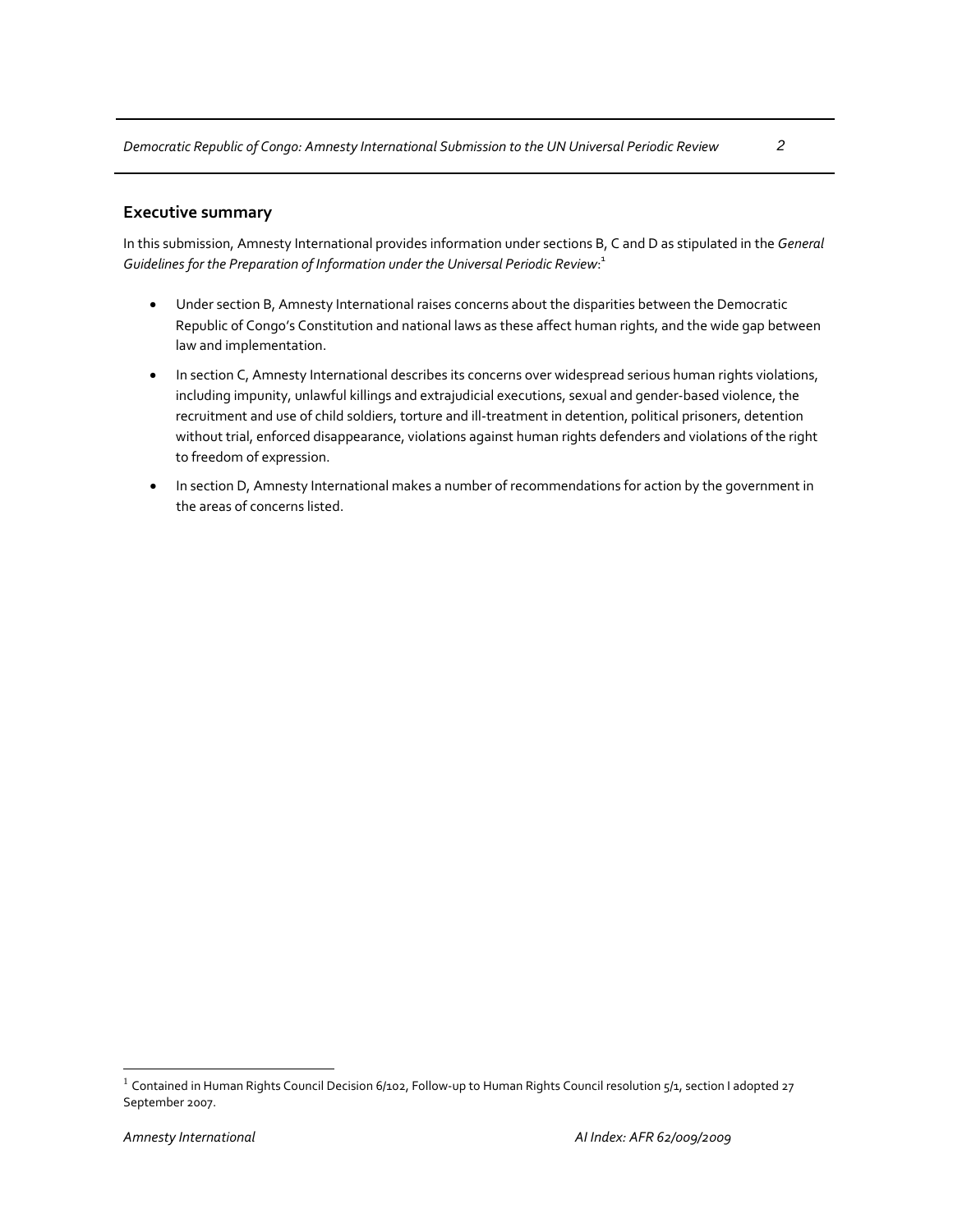### **Democratic Republic of Congo**

### **Amnesty International submission to the UN Universal Periodic Review**

### **Sixth session of the UPR Working Group, November-December 2009**

#### **B. Normative and institutional framework of the State**

The Democratic Republic of Congo (DRC) enacted a new Constitution in February 2006 which contains important human rights commitments. However, it has failed to amend most of its Acts of Parliament, with the result that some enactments contain provisions that breach the Constitution. For example, Article 156 of the Constitution states that military tribunals have jurisdiction only over army and police personnel. The Military Penal Code, however, allows military trial of civilians for several offences, including firearms offences. The Constitution also guarantees the right to freedom from discrimination on several grounds, including sex, yet unreformed family law still prevents women from enjoying equal property and inheritance rights. The Constitution provides for free primary education, but in reality primary education remains fee‐paying and unaffordable for many.

Although the government is reviewing its legislative enactments, this is proving to be an extremely slow process. Despite the Constitution's unconditional prohibition of torture in Article 61, there is no satisfactory definition of torture in national legislation. The definition in the UN Convention against Torture and Other Cruel, Inhuman or Degrading Treatment or Punishment, although ratified by the DRC in 1996, has not been incorporated into domestic law. A proposed amendment to the Penal Code to rectify this gap has been before Parliament since 2004. Despite having ratified the Rome Statute of the International Criminal Court in 2002, the government has not enacted it into domestic law; a draft has been before the Parliament since September 2005.

The Constitution makes no reference to the death penalty, which remains in force for a number of offences, including for some crimes against state security. Scores of people receive death sentences every year, imposed overwhelmingly by military courts, although no executions have been reported since 2003.

The DRC has also enacted important laws providing enhanced human rights protection, including the Law on the Status of the Political Opposition (December 2007), two laws on Sexual Violence (July 2006), a Law on Protection of Rights of People Living with HIV/AIDS (July 2008) and the Child Protection Code (January 2009). In June 2006, the DRC completed the domestic procedure related to the ratification of the Optional Protocol to the Convention against Torture and acceded to the Protocol to the African Charter on Human and Peoples' Rights on the Rights of Women in Africa. Article 215 of the Constitution stipulates that all international treaties acceded to or ratified by the DRC take precedence over national legislation. Article 153 further provides for the direct application of international conventions by national judicial organs.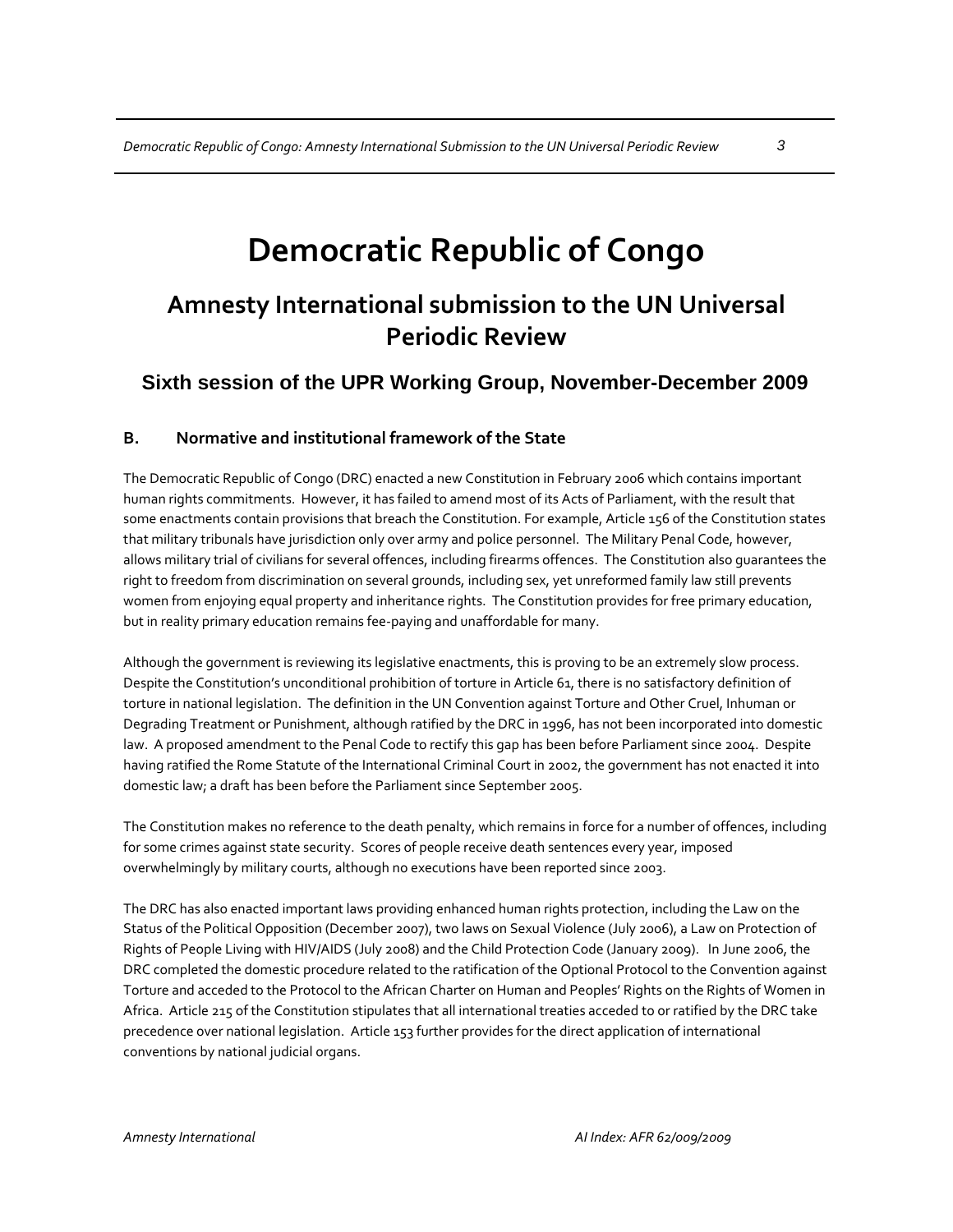The enactment of these laws and ratification of instruments, however, have not been followed by satisfactory implementation. Relatively little has been done to encourage their application, to raise awareness of the new laws or to train judicial officials.

#### **C. Promotion and protection of human rights at the national level**

#### **Introduction**

Serious human rights violations, including war crimes and crimes against humanity, continue to be committed in the conflict zones of eastern DRC by both government forces and armed groups. These include unlawful killings, recruitment and use of children, abductions, pillaging and deliberate attacks against civilian populations and humanitarian agencies. Many of these abuses have been attributed to foreign armed groups, including the FDLR<sup>2</sup> and LRA $^3$ , acting in reprisal for government military offensives against them. Sexual violence is prevalent in all areas, particularly in the conflict zones.

Amnesty International is also concerned at reports of detention-related violations throughout the country. These include arbitrary arrests, unlawful detentions and prolonged detention without trial, and routine torture and other illtreatment. These violations are often directed against those perceived to be critics or opponents of the government, including human rights defenders, journalists and trade unionists. Restrictions on the right to freedom of expression are regularly reported, with repeated closures of radio stations linked to the political opposition, confiscation of media equipment, and arbitrary arrests of or threats against journalists.

#### **Justice and impunity**

A number of factors underpin the persistence of gross human rights violations throughout the country. Impunity is a major obstacle, as is the slow progress by the government to reform and train the security forces to a standard that would enable them to protect civilians effectively and to act in compliance with the DRC's human rights obligations. Victims of human rights abuse almost universally lack access to justice, medical and psycho‐social care and reparations and redress. Essential programmes of institutional reform to address these concerns remain largely unimplemented. Lack of state resources and capacity partly explain the lack of progress towards reform. However, in Amnesty International's view, government indifference to human rights issues is also a major element.

The justice system does not have sufficient capacity to ensure accountability and redress for human rights violations in an impartial and consistent manner. The national justice system is under‐resourced, inaccessible to the majority of the population, lacks independence and is dominated by the military judiciary which retains jurisdiction over a range of non‐military offences. Many trials, especially by military courts, are summary and fail to meet minimum fair trial standards. Instances of political and military interference in the administration of justice have been reported. The prisons are dilapidated and escapes are frequent.

Despite credible allegations of serious human rights violations against a number of senior officers of the national army, *Forces Armées de la République Démocratique du Congo* (FARDC), and other branches of the security forces, documented by the UN and NGOs, the government has taken no steps to investigate these allegations or to suspend

 $\overline{a}$ 

<sup>&</sup>lt;sup>2</sup> *Forces Democratiques de Liberation du Rwanda* (Democratic Liberation Forces of Rwanda).<br><sup>3</sup> Lord's Resistance Army, based in northern Uganda..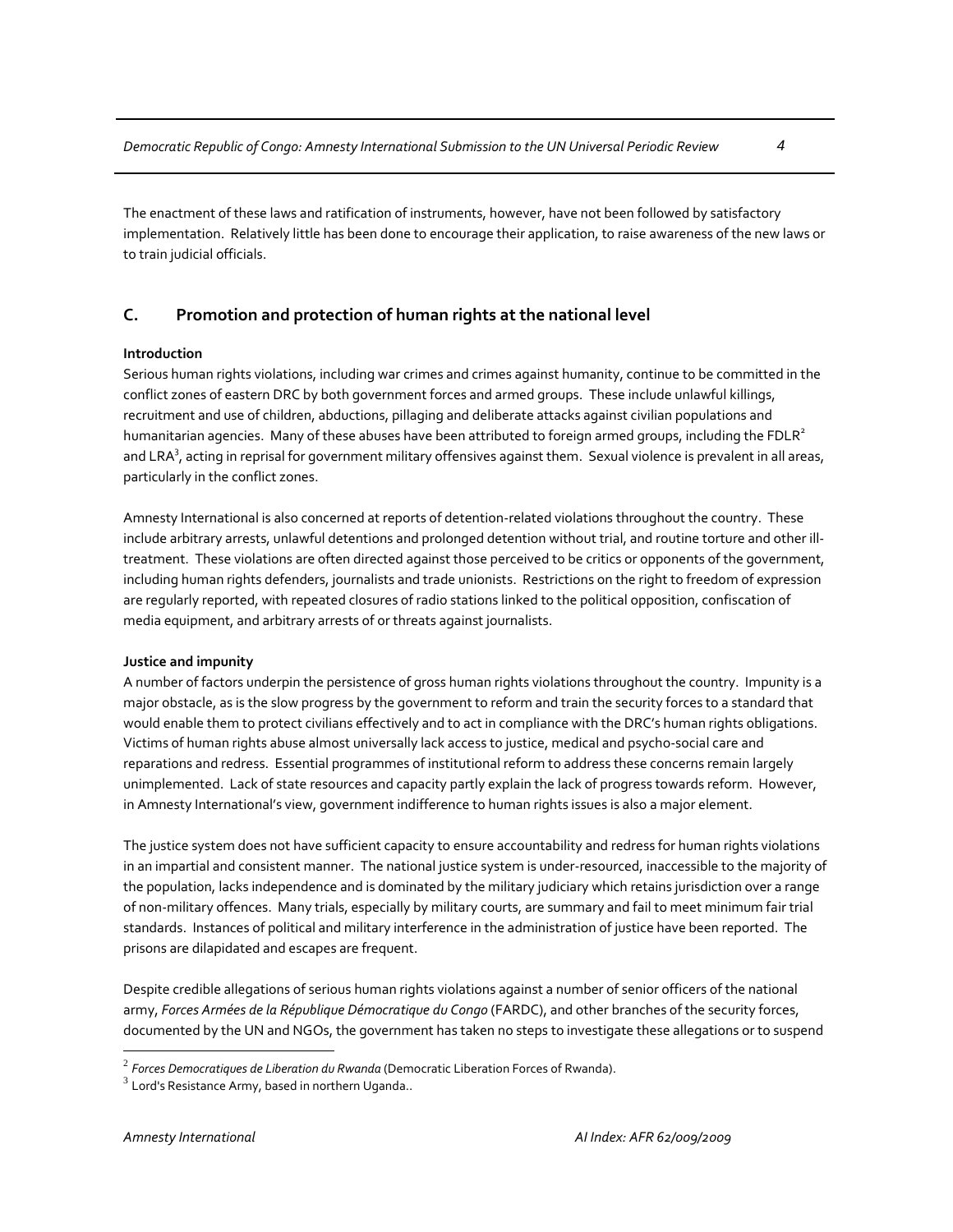personnel from duty. Although it is in a position to do so, the government has so far refused to arrest and surrender General Bosco Ntaganda to the International Criminal Court, where he is wanted on war crimes charges. Against this backdrop, Amnesty International welcomes a small number of prosecutions for human rights abuses before national military courts, including most recently that of Gédéon Kyungu Mutanga, a *mai‐mai* militia leader responsible for numerous attacks on civilians in Katanga province between 2003 and 2006. He was sentenced to death by a military court for crimes against humanity, insurgency and terrorism in March 2009. While AI opposes the death penalty, his prosecution and conviction on such important charges is a positive development.

#### **Unlawful killings and extrajudicial executions**

State security forces as well as Congolese and foreign armed groups routinely commit unlawful killings and deliberately target civilians. Killings by state security forces are not limited to the conflict zones of the east. Very few such killings have been investigated by the authorities. UN investigations have concluded that around 200 people, mainly members of the *Bunda dia Kongo* politico‐religious group, were unlawfully killed during police and army operations in Bas‐Congo province in early 2007 and in February and March 2008. The investigations blamed the high death toll on excessive use of force by state security forces. The government, however, has failed to investigate these allegations or initiate criminal proceedings against those allegedly responsible.

#### **Sexual and gender‐based violence**

High levels of rape and other forms of sexual violence continue to be reported across the country, particularly in the east, as part of a broader pattern of violence and discrimination against women and girls. Soldiers and police, as well as Congolese and foreign armed groups, are among the main perpetrators. An increasing number of rapes by civilians is also reported. Many rapes, notably those committed by armed groups, involved genital mutilation or other extreme brutality. A number of armed groups also abduct women and girls as sex slaves.

Few perpetrators of sexual violence have been brought to justice. A 2006 law which strengthens judicial procedures and penalties for crimes of sexual violence has not been widely implemented. Rape survivors continue to be stigmatized, suffering social and economic exclusion, and few have access to adequate medical and psycho‐social care. The government appears to have done little to promote greater access to justice for rape survivors.

#### **Child soldiers**

An estimated 3,000 children are associated with armed groups in eastern DRC, a large proportion of whom are under 15 years of age. Children are sometimes forcibly recruited or abducted in groups. Although the FARDC formally ended the recruitment of children aged under 18 in 2004, an unknown number of children are reportedly still serving with the FARDC, especially in unintegrated brigades. The FARDC also routinely uses children as porters in military operations. Child protection and community reintegration programmes for former child soldiers remain under‐ resourced and entirely reliant on international and national NGOs and UN agencies.

#### **Persistence of torture and ill‐treatment in detention**

Torture and other forms of ill‐treatment are common, especially in military and intelligence service detention. Those suspected of political opposition are especially vulnerable to acts of torture and ill-treatment. The use of torture is facilitated by the routine use of arbitrary arrest, incommunicado detention, secret detention sites, preventive detention beyond the legal 48‐hour limit, and the failure by state officials to respect the right of the detained to establish immediately contact with their families and legal representatives. Human rights monitors, including from the UN, are routinely denied access to military and intelligence service detention centres. Conditions in prisons and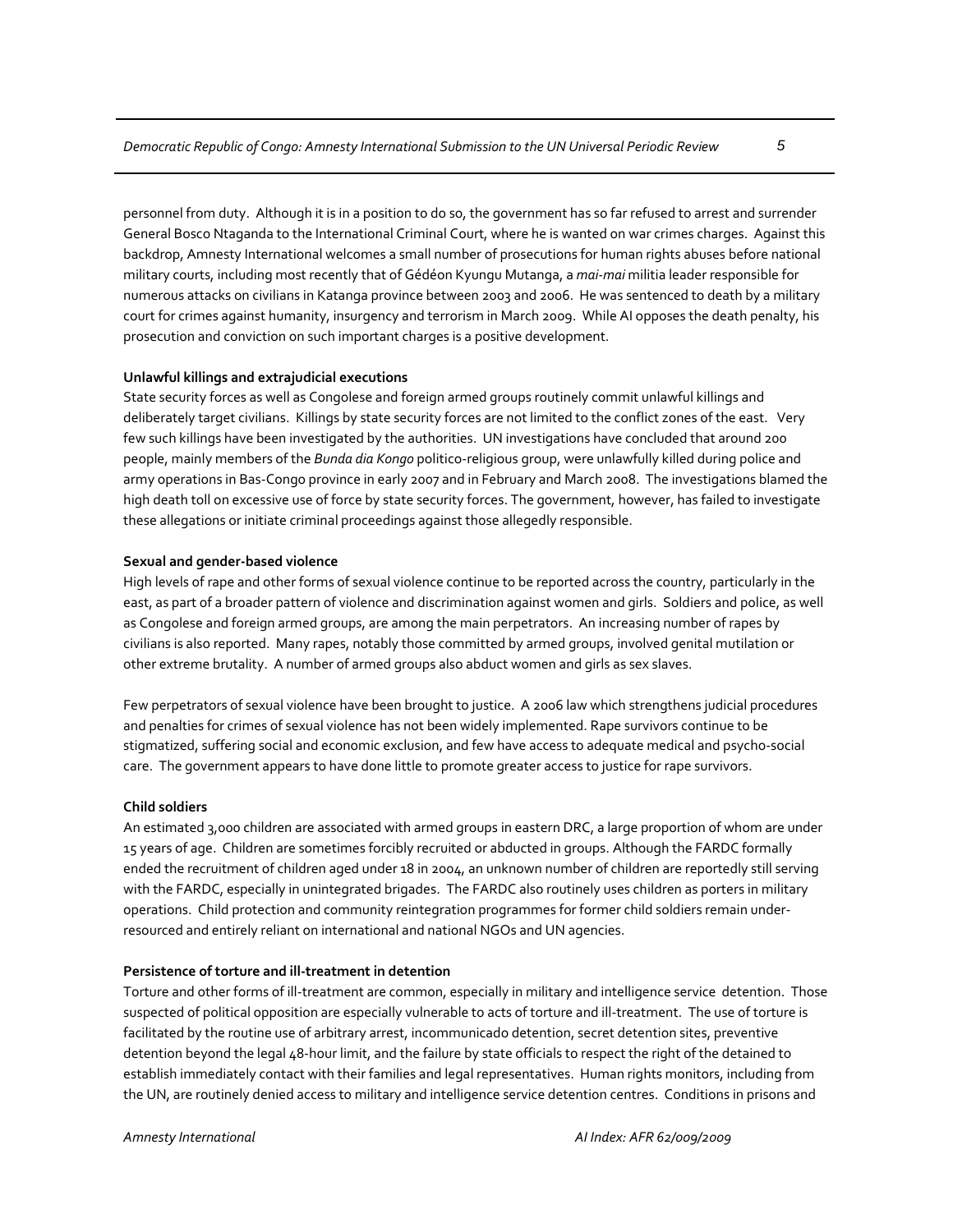detention centres often amount to cruel, inhuman or degrading treatment, and deaths of prisoners from malnutrition or treatable illnesses are regularly reported.

#### **Political prisoners / prolonged detention without trial**

A large number of prisoners, including many accused of state security offences, remain in prolonged detention without trial. Many of them have not appeared before a court or been allowed to challenge the lawfulness of their detention for years. They include several civilians, and army and police officers arrested in late 2006 or early 2007 on suspicion of participating in an armed insurrection by supporters of opposition leader, Jean‐Pierre Bemba. Amnesty International is concerned that many if not all of these individuals are detained solely because they share Jean‐Pierre Bemba's ethnicity or geographical origin in Equateur province, and has repeatedly called for their prompt trial or release. Four of them have died in pre-trial detention from preventable illnesses and ill-health allegedly aggravated by torture. In July 2008, the government ordered the release of 258 military and civilian detainees from Kinshasa's central prison. The detainees had been held unlawfully without trial for long periods, some since 2004. While welcome, the releases appear to follow no organized or transparent judicial process.

#### **Suspected enforced disappearances**

Scores of army personnel, police officers and civilians are reported to have been the victims of enforced disappearance since 2006, many after allegedly being taken into detention by members of the presidential guard *(Garde Républicaine)* or the military intelligence service (*Etat‐Major des Renseignements militaires*, also known as ex‐ DEMIAP) in the capital, Kinshasa. Most appear to have been suspected of supporting opposition leader Jean‐Pierre Bemba. They include Dr. Faustin Sosso, medical adviser to Jean‐Pierre Bemba, who was allegedly abducted by *Garde Républicaine* soldiers in central Kinshasa in August 2006. The authorities have taken no measures to investigate these allegations or to clarify the whereabouts of the persons missing.

#### **Situation of human rights defenders**

Human rights defenders are routinely physically attacked, abducted, arbitrarily arrested and subjected to death threats and other forms of intimidation by government security forces and armed groups. Many defenders have been forced into hiding or to flee by the escalating conflict in North‐Kivu province. Others have been targeted because of their involvement in high‐profile human rights cases. The killings of two prominent human rights defenders, Pascal Kabungulu, head of the human rights NGO *Héritiers de la Justice*, in Bukavu in July 2005, and journalist Serge Maheshe, also in Bukavu in June 2007, have never been satisfactorily investigated by the authorities.

#### **Violations of the right to freedom of expression**

Amnesty International is increasingly concerned about the shrinking space for expressing political dissent or legitimate criticism of the authorities. Many radio and television stations suspected of sympathising with the political opposition have been arbitrarily closed by the authorities or have suffered suspicious power‐cuts during interviews with opposition figures, allegedly on government orders. Journalists and editors are routinely threatened or arbitrarily arrested, often in relation to articles alleging corruption by state officials. Such actions have the effect of imposing a media "black out" on opposition figures and their activities and of curbing open reporting of important matters affecting good governance. Human rights organizations that defend journalists and campaign for the right to freedom of expression have themselves received death threats and been threatened by the authorities with removal of their NGO status.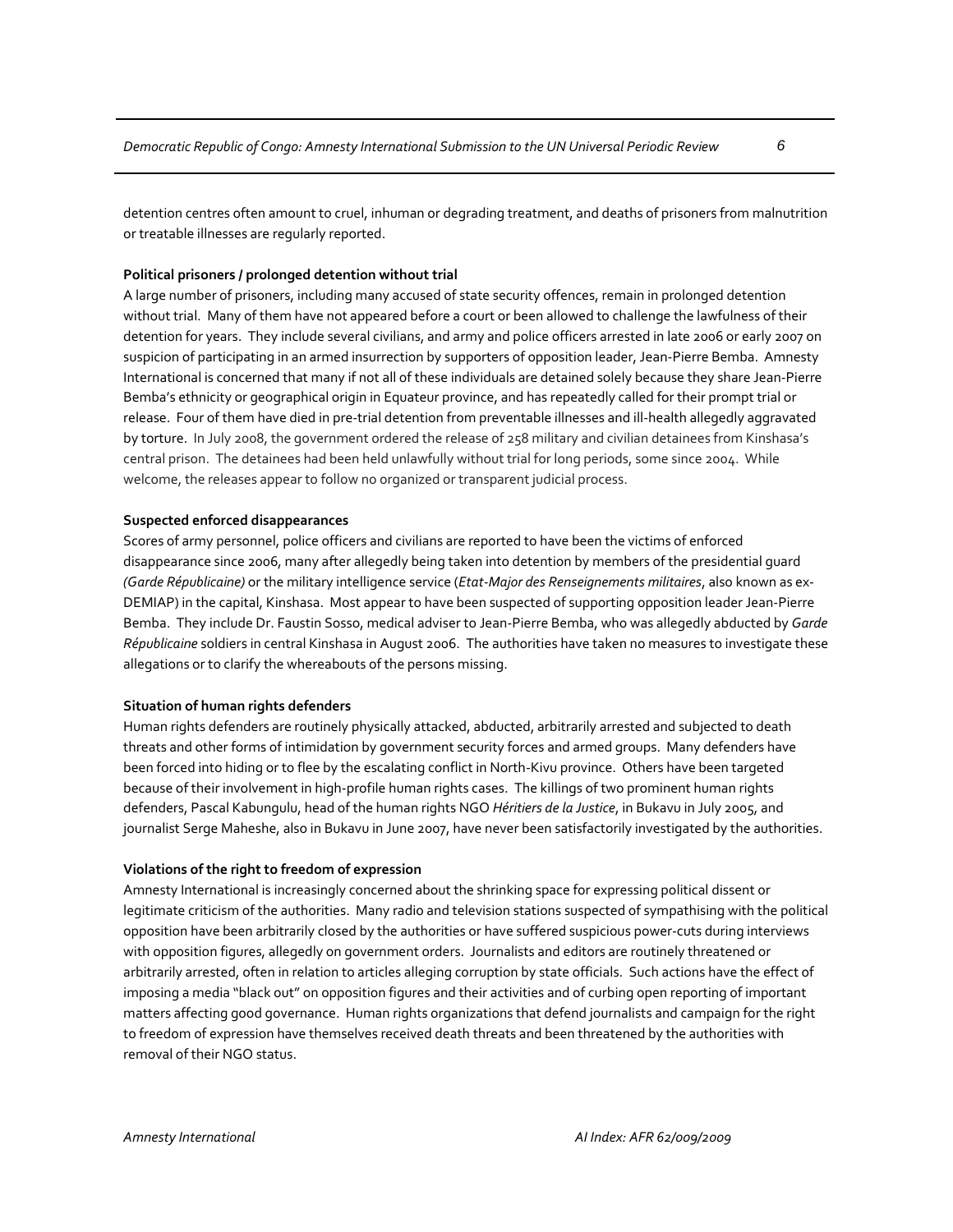#### **D. Recommendations for action by the State under review**

#### **Amnesty International calls on the government to:**

#### *Justice and impunity*

- To ensure that individuals, including members of the FARDC, police and intelligence services, suspected of committing crimes under international law or other serious human rights abuse are brought to justice in fair trials that exclude the death penalty;
- To establish an independent vetting mechanism to exclude suspected perpetrators of gross human rights violations from the army, police and intelligence services, starting with the senior officer corps, pending judicial investigation;
- To undertake a programme of reform and rehabilitation of the justice system to enable it to effectively investigate and prosecute violations of human rights;
- To establish an independent transitional justice mechanism, in consultation with national and international bodies, to address grave human rights violations committed in the DRC since 1993;
- To incorporate the provisions of the Rome Statute of the International Criminal Court promptly into national law;
- To arrest General Bosco Ntaganda and surrender him to the International Criminal Court.

#### *Sexual and gender‐based violence*

- To ensure that all victims of sexual violence enjoy equal and effective protection under the law and have equal access to justice;
- To implement the 2006 laws on sexual violence and train judicial officials in their application;
- To establish, including with international support, emergency programmes of appropriate medical and psycho‐ social care for rape survivors, which should be free of charge;
- To develop effective mechanisms, in consultation with groups representing women's interests, to prevent violence against women and girls, to facilitate prosecution of perpetrators and to provide full reparation for victims and survivors, in line with UN Security Council resolutions 1325 and 1820.

#### *Recruitment and use of child soldiers*

- To release all children still serving in the FARDC or police forces into the care of an appropriate child protection agency;
- To ensure that relevant UN agencies and NGOs have access to all military installations to identify and remove child soldiers;
- To thoroughly investigate cases of abduction, recruitment and use, torture and other ill‐treatment of children in order to identify, apprehend and bring the perpetrators to justice;
- To ensure that children released or escaping from armed groups and forces are protected and that DDR programmes cater adequately for their long-term support and reintegration into the community, including by providing appropriate and gender‐sensitive psycho‐social rehabilitation, and educational and vocational opportunities;
- To implement the 2009 Child Protection Code (*Code de Protection de l'Enfant*).

#### *Torture, enforced disappearance and other detention‐related violations*

• To provide unrestricted and unhindered access to all detention facilities to national human rights NGOs and international human rights monitors;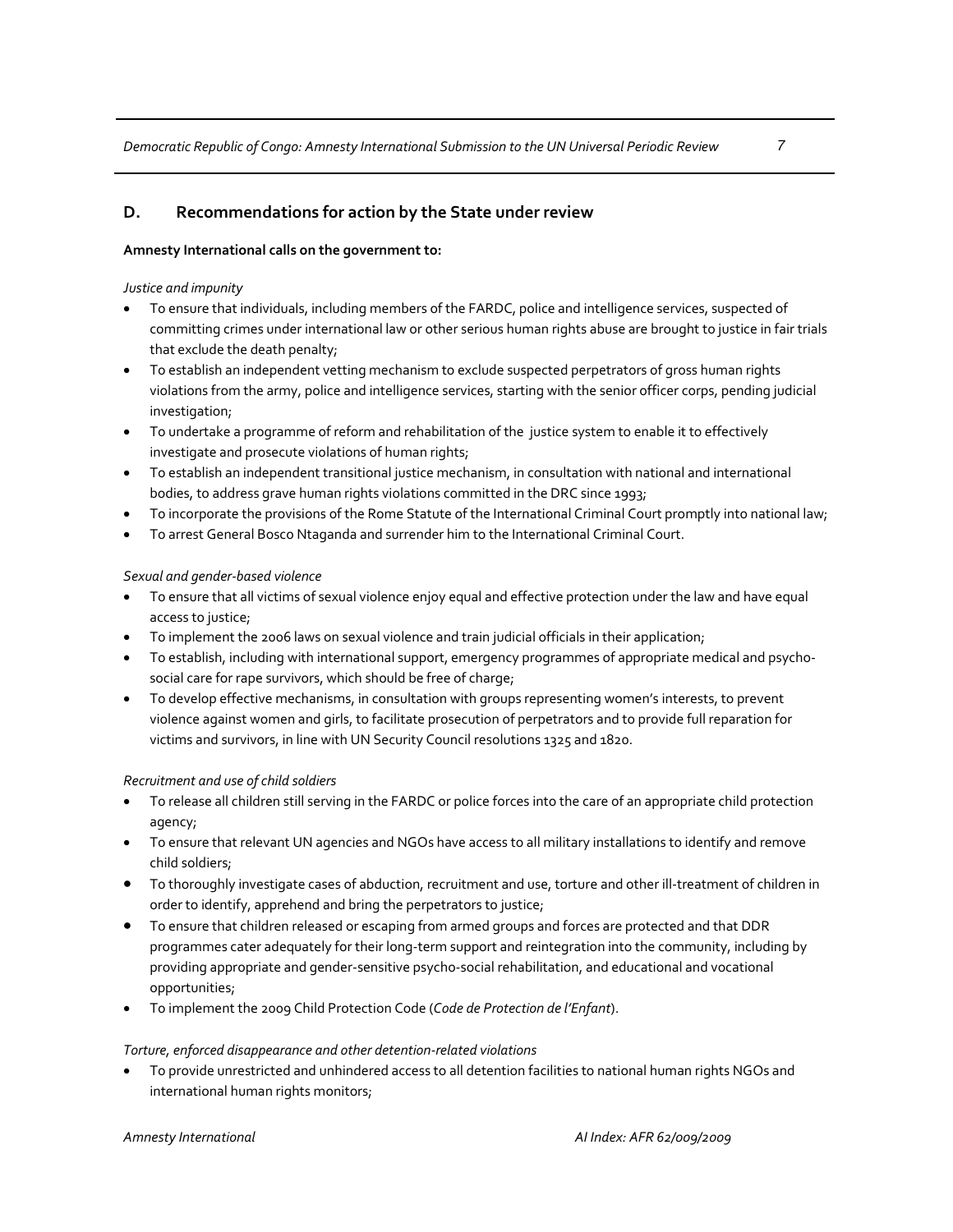#### *Democratic Republic of Congo: Amnesty International Submission to the UN Universal Periodic Review 8*

- To deposit with the UN its instruments of ratification of the Optional Protocol to the Convention against Torture and to establish an independent national monitoring mechanism for all detention centres, as required by the Optional Protocol;
- To ensure that all detainees are transferred promptly and in any case within 48 hours to a competent judicial authority to determine the legality of their arrest and detention;
- To close all unofficial military, police and intelligence service detention centres that are outside the supervision of a competent and legally‐established judicial authority;
- To introduce legislation defining and criminalizing acts of torture and other cruel, inhuman or degrading treatment or punishment.

#### *Political prisoners and detention without trial*

- To bring detainees to trial promptly before courts meeting international standards of fairness and without recourse to the death penalty;
- To reform military judicial legislation in line with Constitutional guarantees so that the military no longer has the power to arrest and try civilians.

#### *Human rights defenders*

- To respect and protect the right of human rights defenders and lawyers to conduct their work without hindrance, intimidation or harassment, in line with the UN Declaration on Human Rights Defenders;
- To ensure that violations of the human rights of journalists, human rights defenders and independent civil society activists are fully and promptly investigated and that those found responsible are brought to justice in trials that meet international standards of fairness.

#### *Freedom of expression*

- To ensure that members of the political opposition, the media and civil society are able to exercise freely their rights to freedom of expression, association and assembly as guaranteed in international human rights instruments, as well as the DRC's Constitution;
- To end arrest and detention of those who peacefully express and publish their opinions.